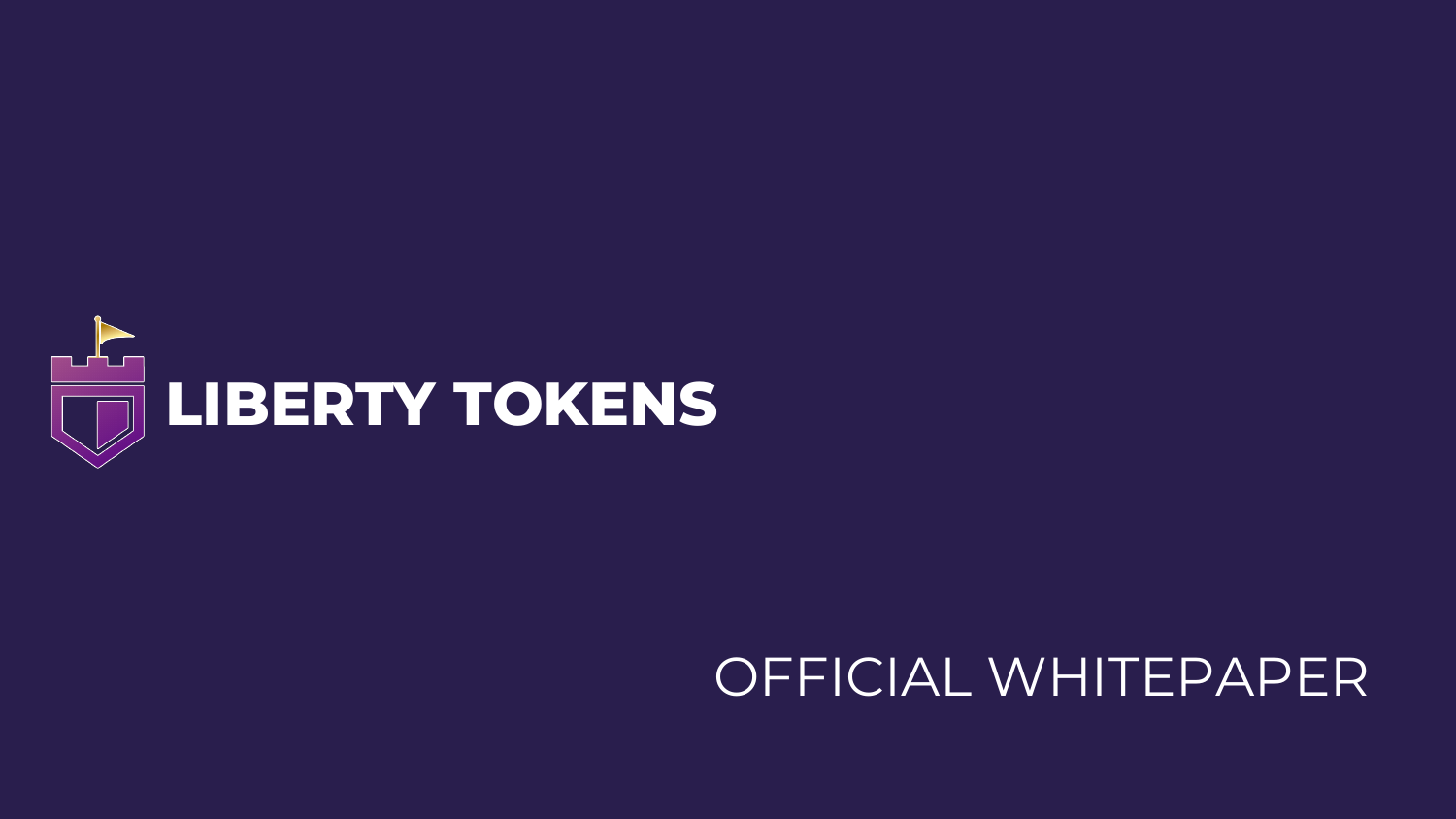# INTRODUCTION



Liberty Tokens DAO LLC is the 66th registered DAO LLC in the state of Wyoming. This means that our tokens are community driven, contracts are algorithmically managed, and our development team members are protected under business law.

> Liberty Tokens is a diverse ecosystem built on the Binance Smart Chain designed to reward and enable holders to accumulate multiple Crypto Assets with every transaction.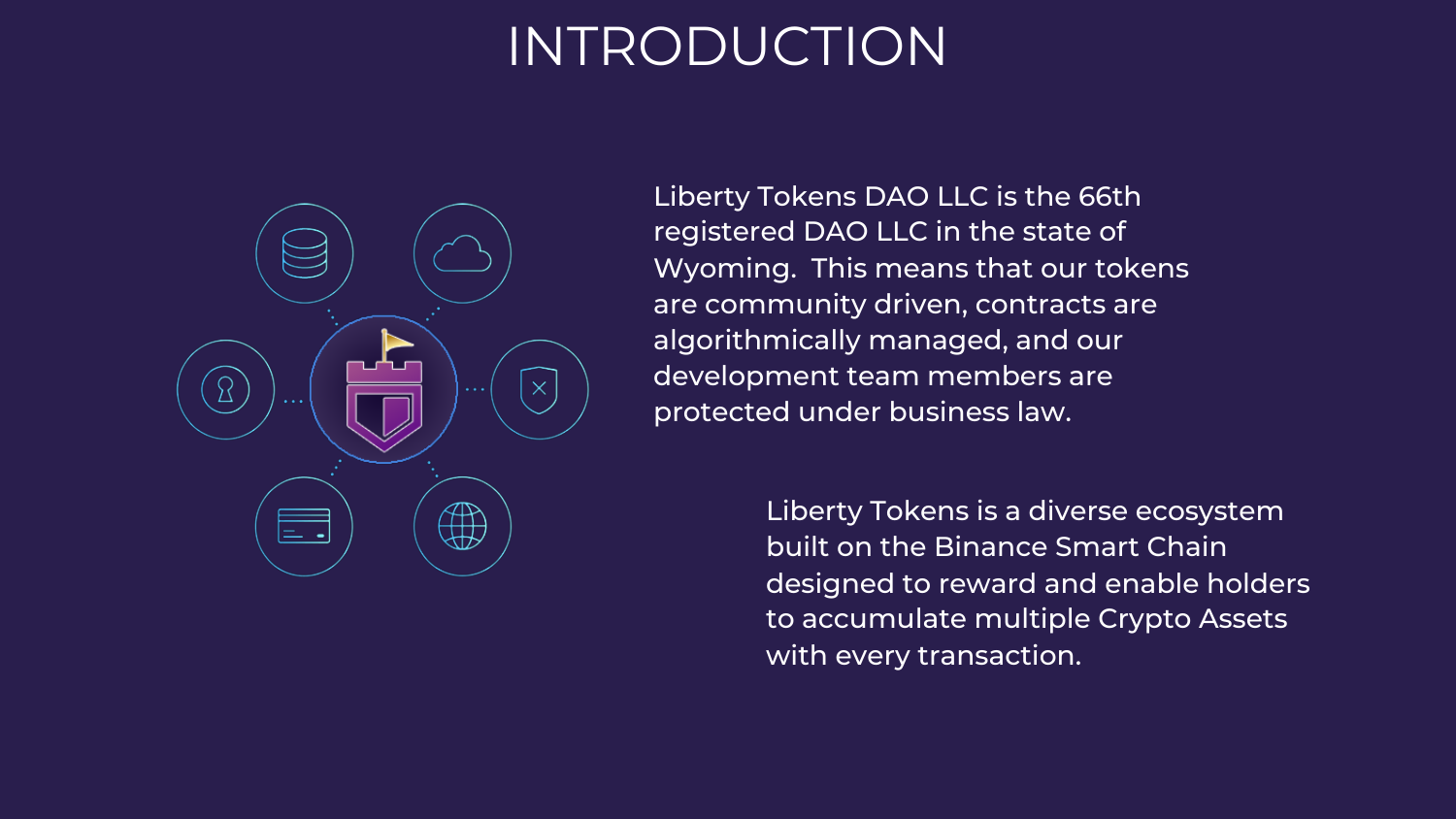### Leveraging Innovative DeFi

### ABOUT LIBERTY TOKENS

Initially launching with Ethereum, Liberty Tokens is a hyperdeflationary token with dual reflections. It provides accumulation of wealth in a primary asset and BUSD, which will further increase the value of the holder's portfolio.



Providing holders next generation financial technology with multiple streams of growth. The potential for significant growth of wealth is made easy through our portfolio of tokens.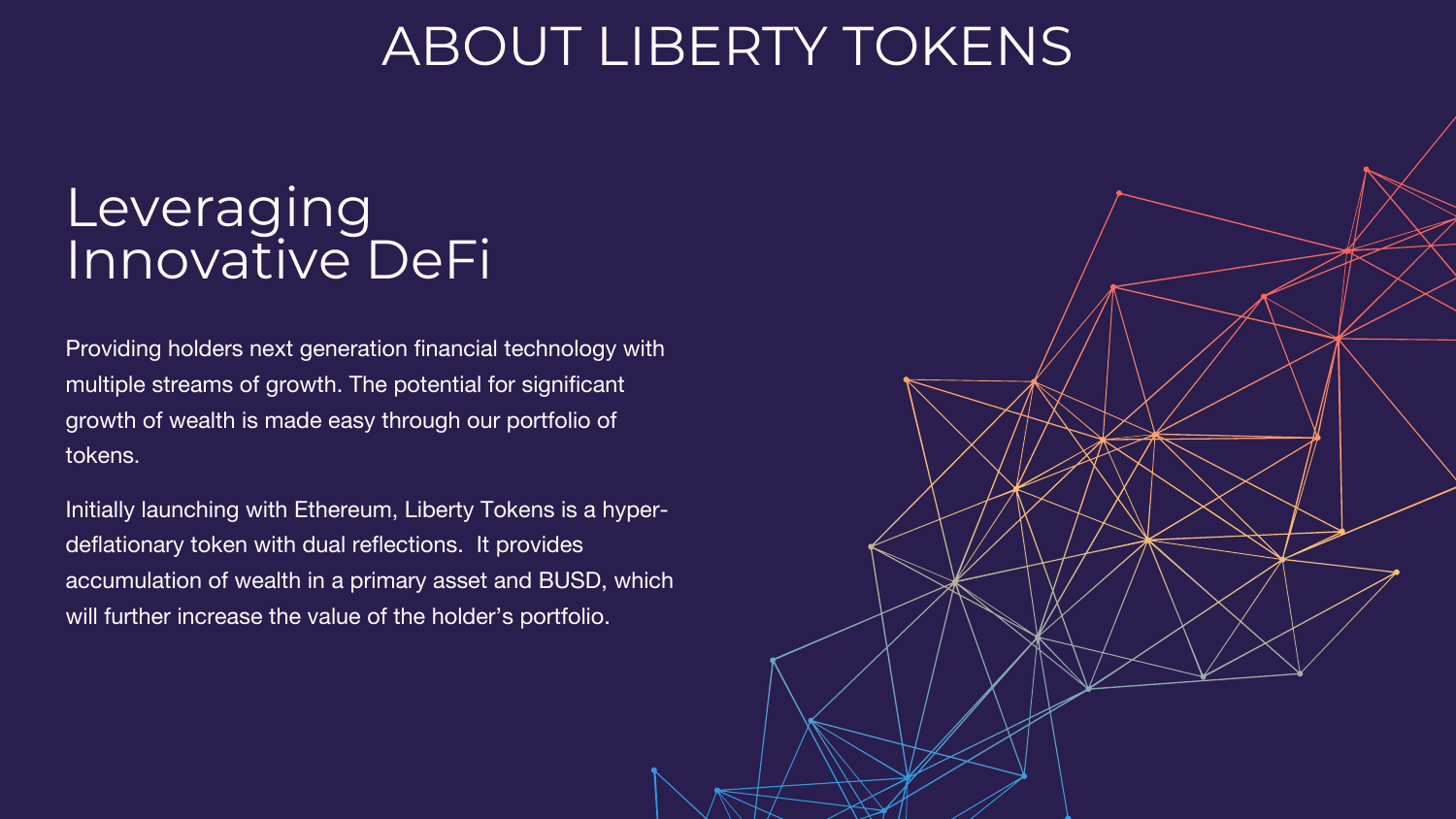# HOW TO GET STARTED

Browse Liberty Tokens

Choose from LibertyETH, LibertyBTC, LibertyBNB, LibertyADA and LibertyUSD

Research Liberty Tokens for alignment with investment strategy



Determine Token Investment

Acquire Liberty Tokens

Add Liberty Tokens for a well balanced portfolio and conversion into local fiat currency.

Reflections

Each transaction within our lineup of Liberty tokens rewards with 2.5% of the native asset and 2.5% of BUSD

Build your portfolio

Watch your wealth grow!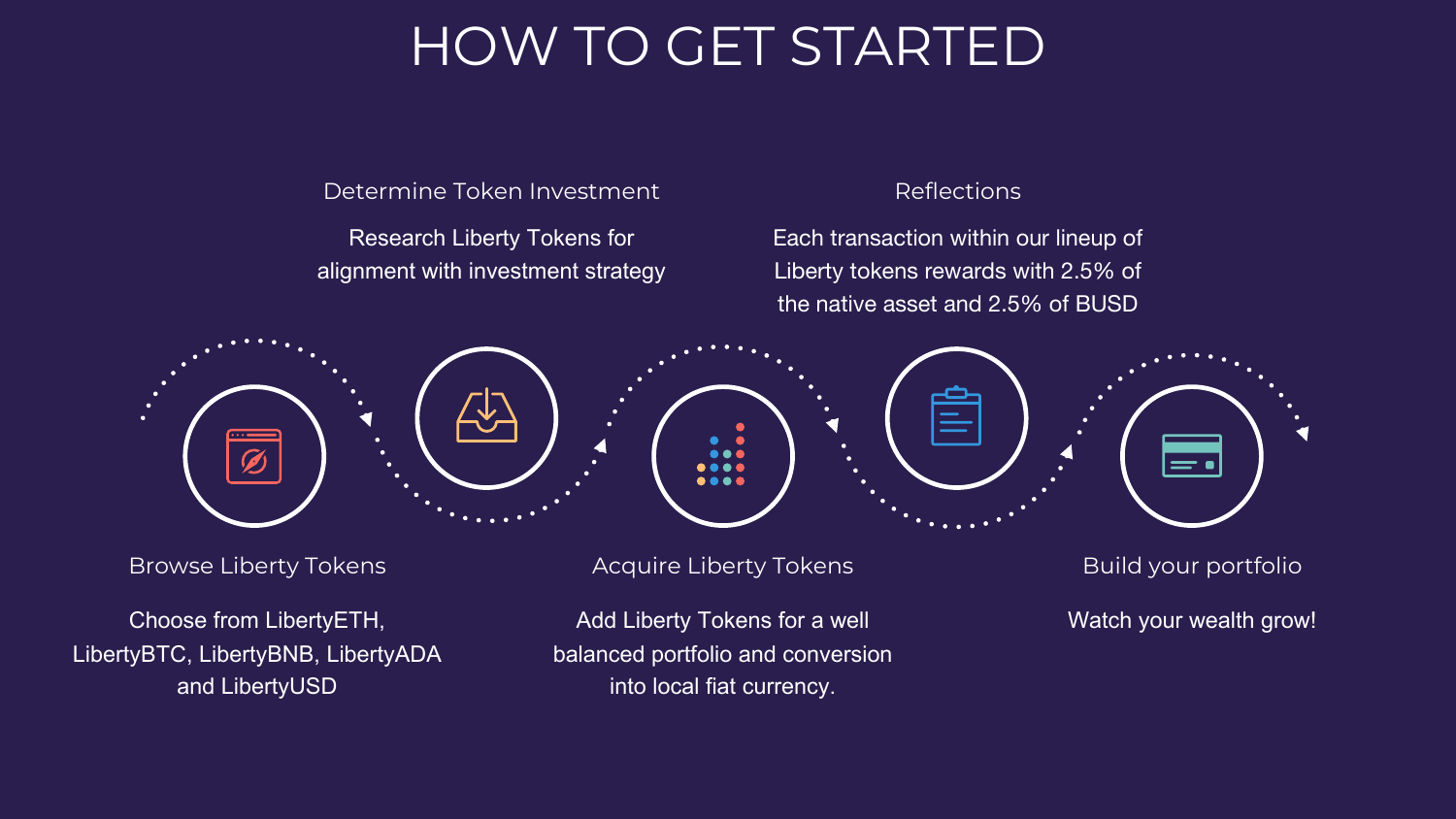## TOKENOMICS - ALLOCATION

2%



### **Tax Rates – 9%** Buys, Sells, Transfers

**Each of the Liberty Tokens incurs a 9% tax on each buy, sell, or transfer (to another wallet/LP).**

2.5% to Native Asset (Ethereum, Bitcoin, Binance, Cardano, USDC) 2.5% to BUSD 2% to the Liquidity Pool 2% to the Use Wallet (business expenses)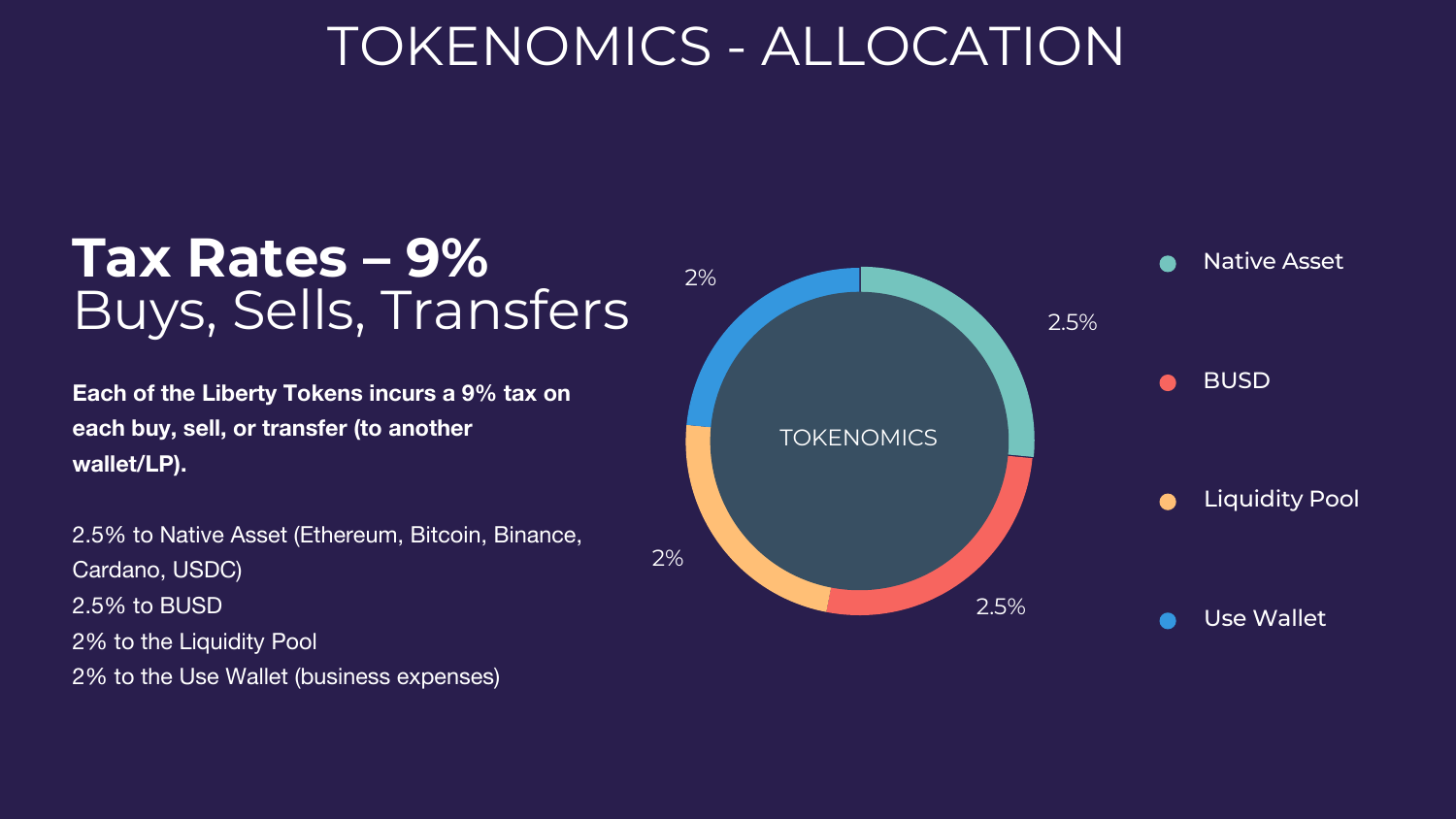## TOKENOMICS - ALLOCATION

1%



### **Tax Rates – 6%** Trading Liberty Tokens

**For transfers between the Liberty Tokens contracts, these will have a lower tax rate, and incur a 6% tax.**

(Example – trading from LibertyETH to LibertyBTC)

2% to Native Asset (Ethereum, Bitcoin, Binance, Cardano, USDC) 2% to BUSD 1% to the Liquidity Pool 1% to the Use Wallet (business expenses)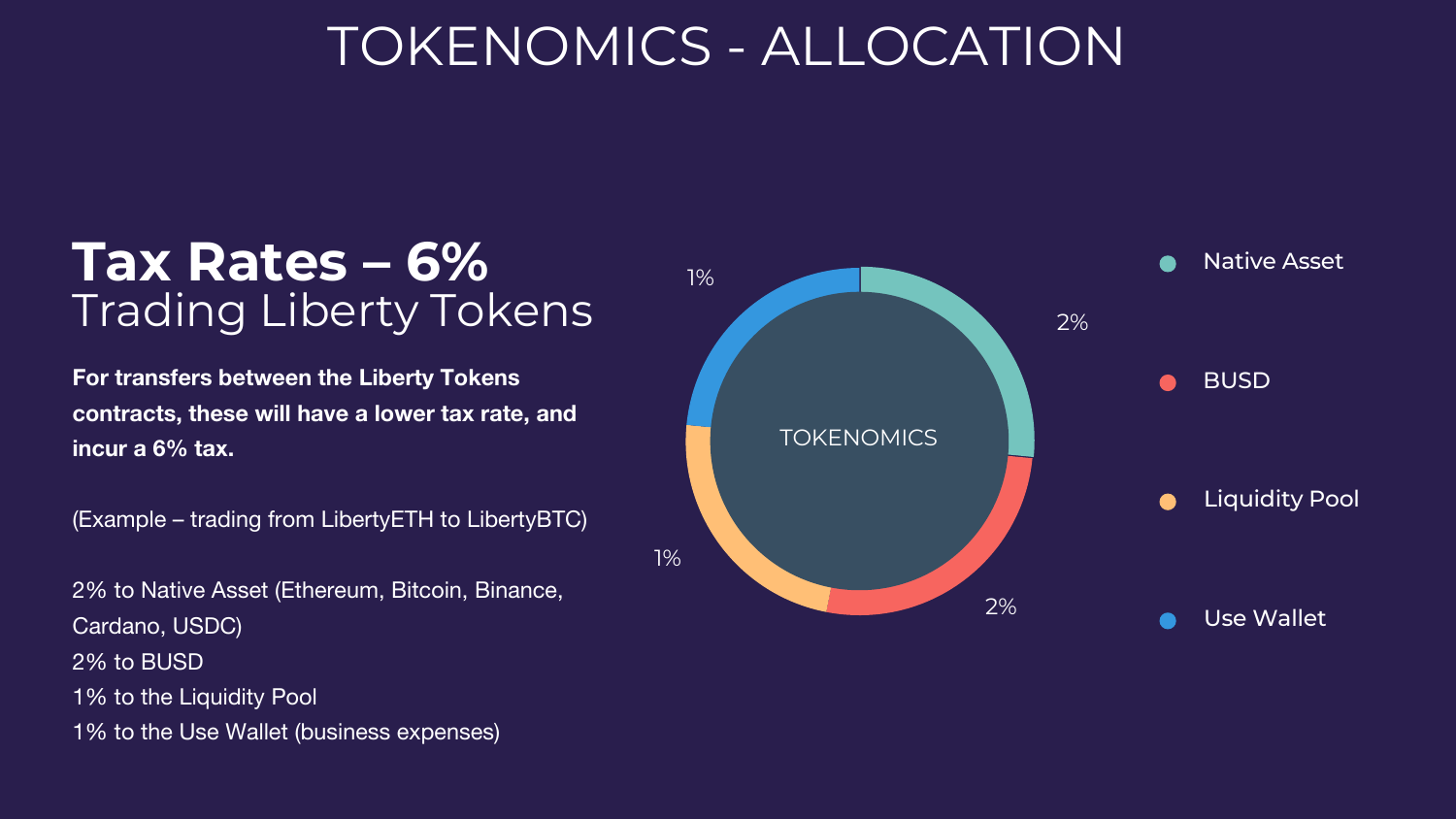# OUR ROADMAP

Q4 2021

Q1 2022

Development of the Liberty Tokens ecosystem. Launch of LibertyETH, Liberty BTC, LibertyBNB, LibertyADA, LibertyUSD

Marketing Team Build Out



### **Liberty Token Launch**

Launching our dApp and Wallet Providing easy access to your investments and ability to track your portfolio growth.

#### **dApp, Wallet, Native Token**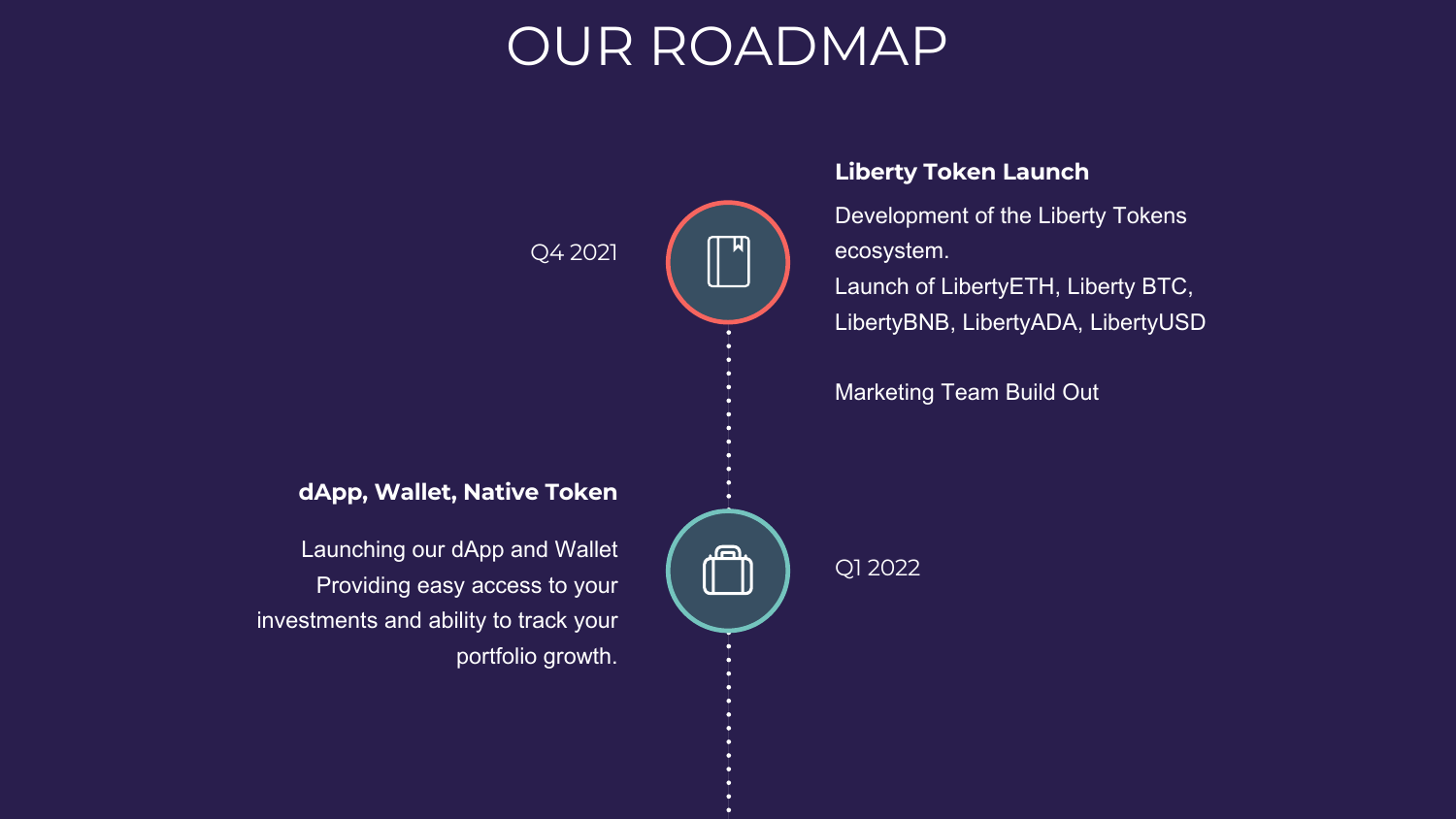#### Q2 2022

Q3 2022

Launch of the Liberty Debit Card and Liberty Crypto Exchange.



### **Debit Card, Exchange**

Launching the next set of Liberty Tokens and the Liberty App

#### **Next Set of Tokens, App**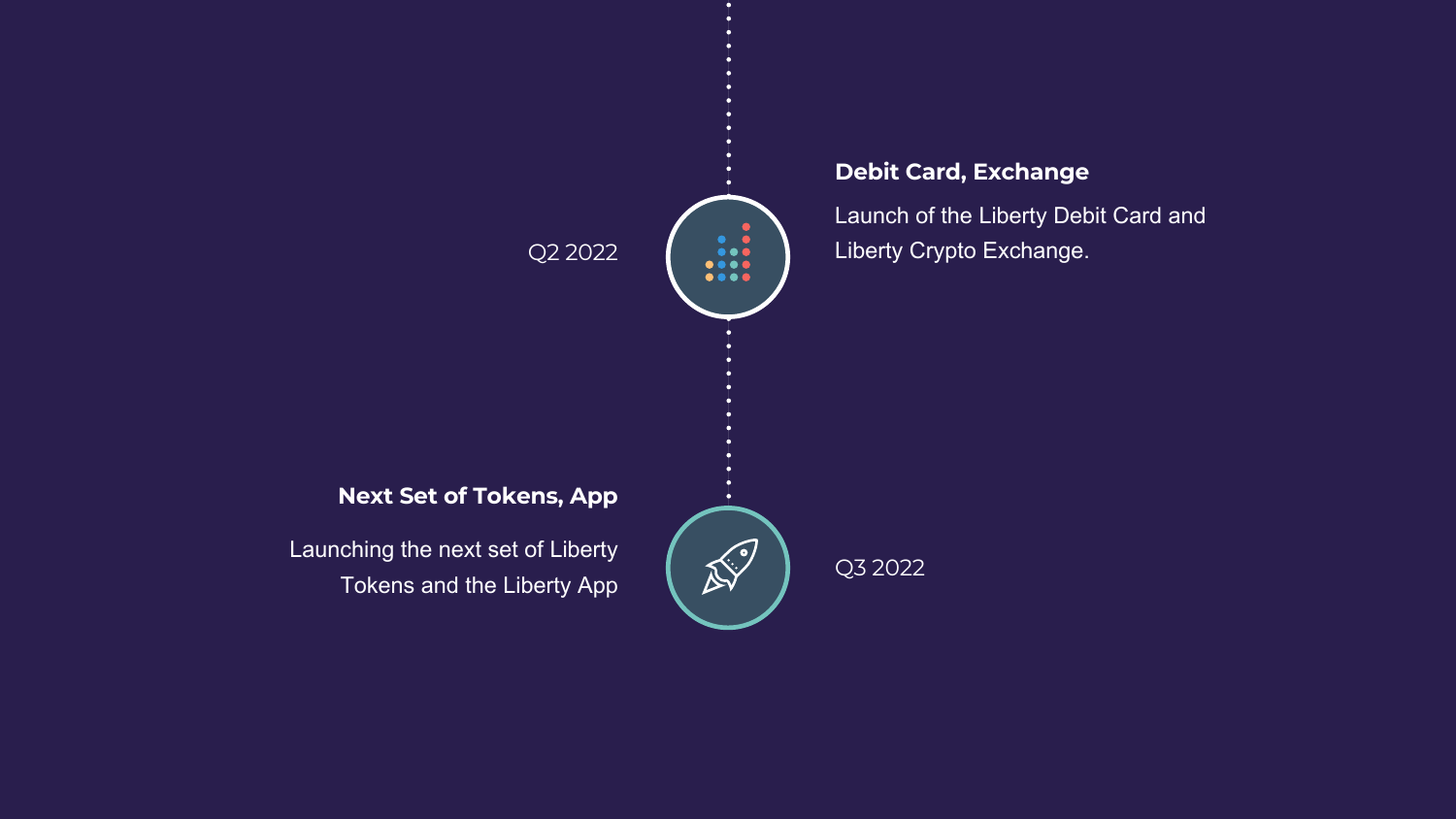# UTILITIES

Liberty Tokens rewards holders with dual assets including the Native Asset and BUSD.

#### Incentivize Trading Volume and Exchange Mallet and Exchange

Liberty Token's native token will enable holders to effortlessly convert to local fiat and provide immediate access with the upcoming debit card.

The Liberty Token ecosystem incentivizes trading volume with reduced transaction fees.

The upcoming Liberty Wallet and Liberty Exchange will provide easy access to trade Crypto using the Liberty Native Token for transaction fees.









#### Dual Rewards **Fiat Conversion**